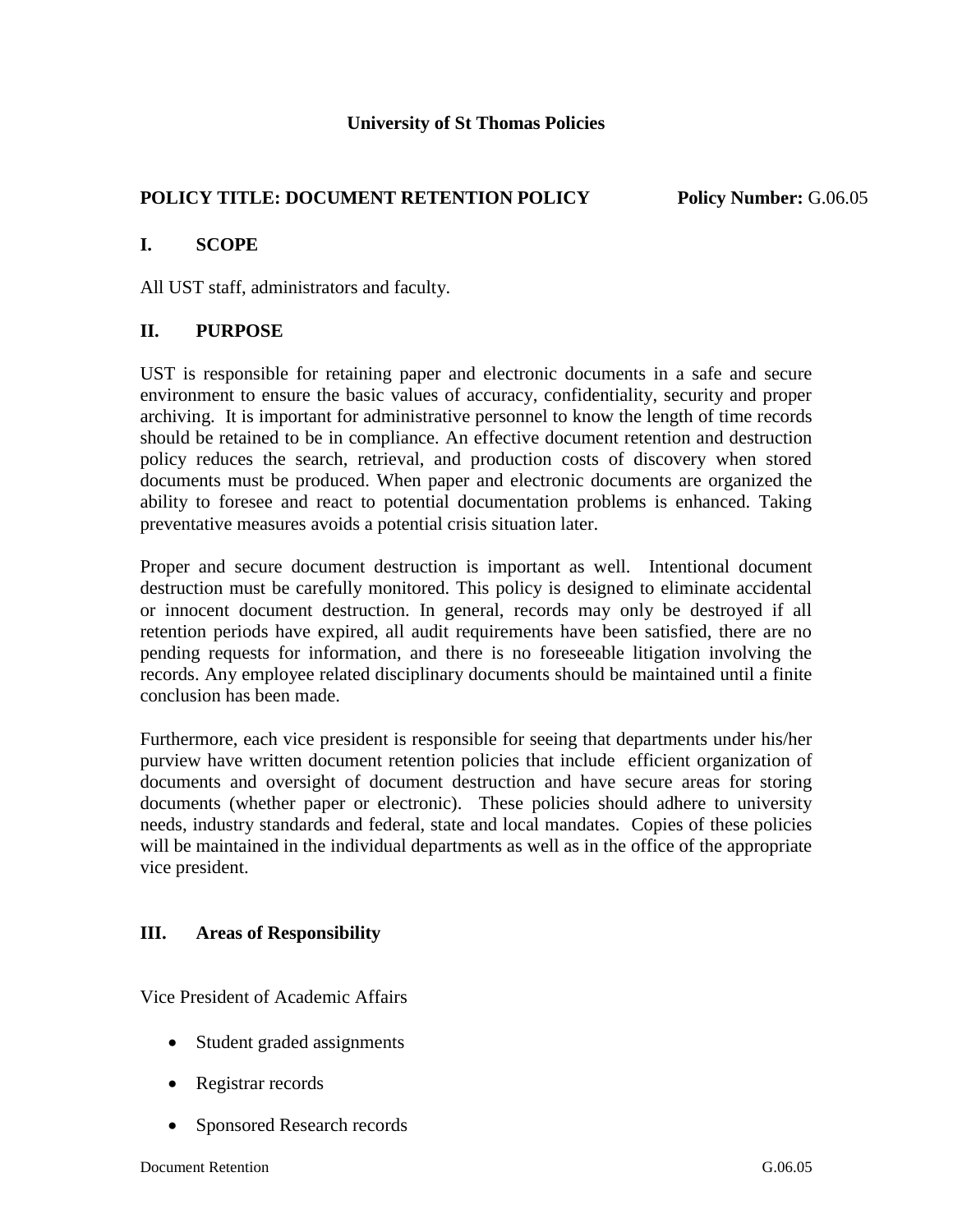- SACS records
- AACSB records
- Advising records
- Library records
- Archives records
- Human Research Committee records
- Hazardous materials disposal records
- Faculty records
- Student evaluations of faculty
- Institutional Research

Vice President of Student Affairs

- Student disciplinary records
- Counseling records
- CARE Team records
- Athletics records
- Residence Life records
- Security records

Vice President of Finance

- Business Office records
- Financial records
- Facilities records (including all health and safety records)

#### Vice President of Enrollment Management and Marketing

- Enrollment records
- Admissions records